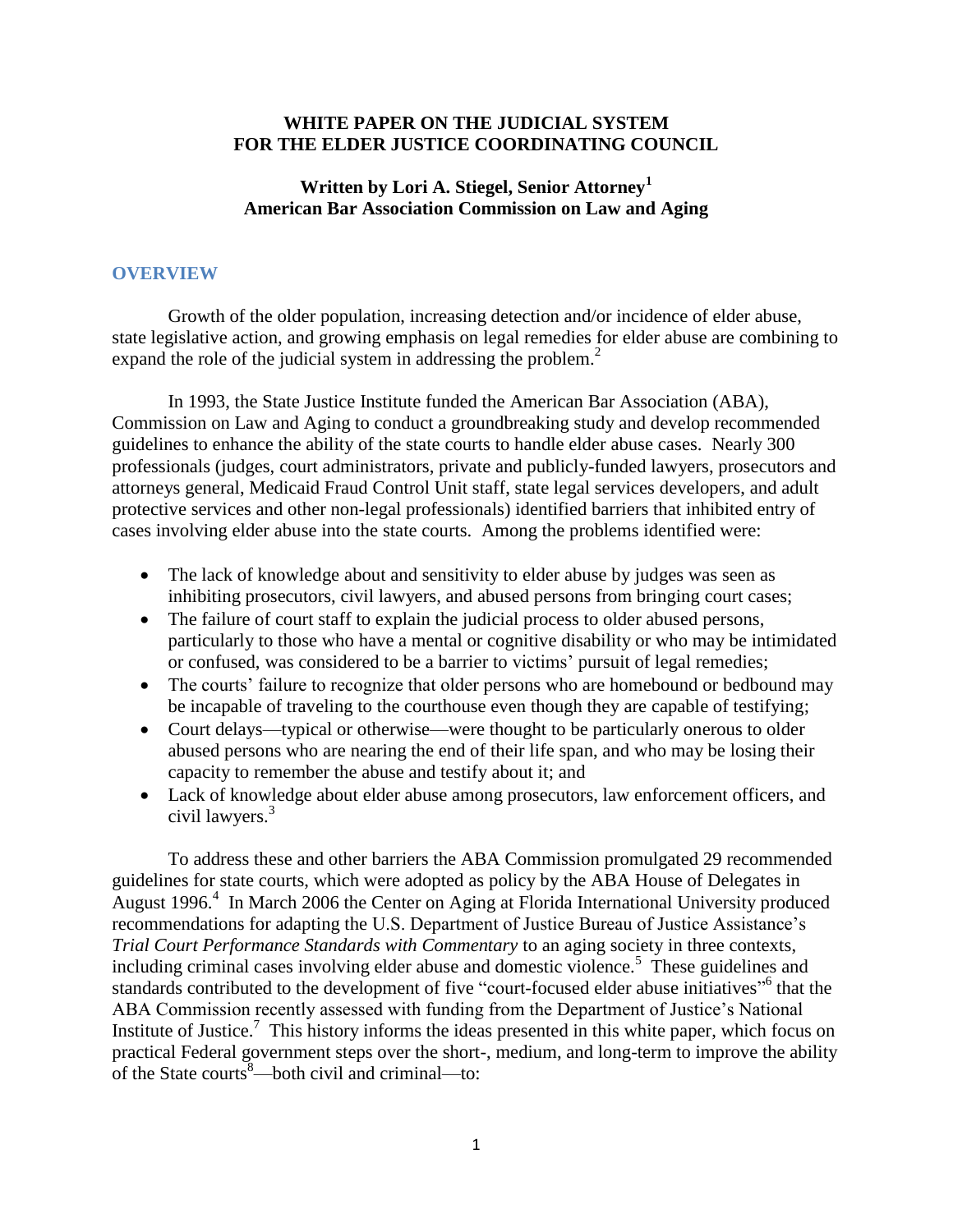- (1) Provide leadership within the community;
- (2) Provide education to the public and the bar;
- (3) Handle cases involving elder abuse; and
- (4) Collect pertinent data and evaluate court practices.

**GAP #1 – Courts have provided leadership and education of the public and of the bar within their communities on similar problems such as child abuse and domestic violence, but rarely have done those things on the issue of elder abuse.** Within the confines of State judicial ethics codes, courts can, for example:

- Encourage and support development or continuation of multidisciplinary initiatives on elder abuse or the inclusion of elder abuse in initiatives addressing other topics;
- Include professionals knowledgeable about elder abuse, such as civil lawyers or adult protective services personnel, on court advisory councils or other means of informing courts about the needs and issues of its jurisdiction;
- Encourage and support development and continued operation of elder abuse multidisciplinary teams; and
- Speak at public awareness events and at bar association meetings or continuing legal education programs about the role of the courts in elder abuse cases.

**IDEAS FOR FEDERAL GOVERNMENT ACTION ON GAP #1 –** Federal leadership on this issue through speeches, publications, media events, and other means could encourage the leadership of the State courts to make elder abuse a higher priority issue. The chief judges and court administrators of the State courts are increasingly cognizant of the impending impact on the courts of the burgeoning population of older persons, but they need guidance and other resources to help them act on that awareness and focus on elder abuse. Federal support for training, technical assistance, and materials on the opportunities for and abilities of State courts to provide leadership and education on elder abuse could have a significant impact.

**GAP #2 – Judges and court staff need training and practical tools such as bench cards on myriad issues related to elder abuse,** including but not limited to manifestations, dynamics, State laws, services (e.g., adult protective services, long-term care ombudsman, aging and disability), decision-making capacity, undue influence, case management issues and procedural innovations, and crafting and implementing effective orders in these cases. They need to learn about the recent—and hopefully ongoing—developments in scientific research about decisionmaking capacity, physical abuse, and neglect to inform their judgments in many civil and criminal cases, and about any research on the effectiveness of interventions that may occur in the future.

**IDEAS FOR FEDERAL GOVERNMENT ACTION ON GAP #2 –** The State Justice Institute funded the ABA Commission on Law and Aging to develop curricula on elder abuse for judges and State courts. Lack of resources to implement the training and lack of interest in the issue by the courts hindered use of those curricula. More recently, the National Center for State Courts has, with a combination of Federal and foundation funding, developed a new curriculum and is making the training available online. But Federal leadership is still needed to enhance the State courts' recognition of the importance of the issue. Ongoing technical assistance and the development and dissemination of additional practical materials for judges and court staff are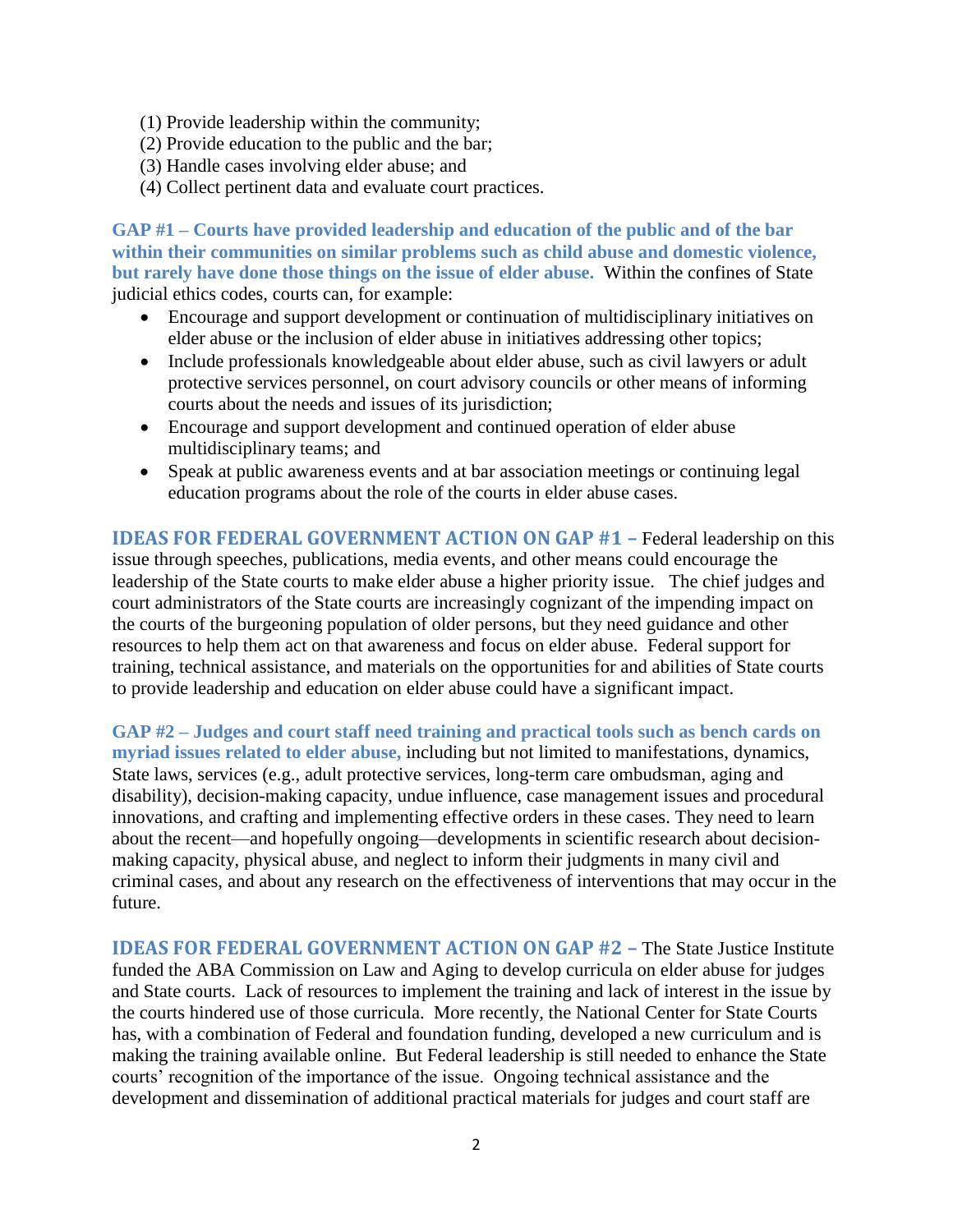necessary, requiring Federal support. The Department of Justice could place a high priority on using existing Federal agency programming, grant funding, and training to encourage the State courts to focus on elder abuse. The Violence Against Women Act supports some training for family court judges on elder abuse, but many other types of judges hear cases involving elder abuse and could benefit from training, technical assistance, and practical tools and materials. Continuing support of scientific research on decision-making capacity, on physical abuse, and on neglect is critical, as is the translation of that research to aid judges, as well as lawyers and other professionals, in understanding what the research means and how it is relevant to elder abuse victims.

**GAP #3 – Courts need to learn about and consider implementing different ways of handling elder abuse cases to meet the need of older litigants who often have substantial difficulty accessing and navigating the court system.** Examples that we recently assessed for our National Institute of Justice-funded project include elder protection courts, elder justice centers, and processes for handling protection order cases by telephone for people who are homebound. As these ideas are expanded and adjusted, or as new ideas are created, courts also need to learn about those developments. Nevertheless, while specialized courts and other focused initiatives have significant benefits, there are many things that courts can do to enhance access to justice for victims of elder abuse without creating court-focused elder abuse initiatives. The ABA's recommended guidelines for state courts handling cases involving elder abuse and the Florida International University standards provide other ideas, and there also is much to learn from the judicial system's approach to child abuse and domestic violence.

**IDEAS FOR FEDERAL GOVERNMENT ACTION ON GAP #3 –** Training and technical assistance resources supported by the Federal government need to address systemic issues that may limit access to justice by or for elder abuse victims, as well as substantive legal issues and scientific knowledge about decision-making capacity, physical abuse, and neglect. Judges and court administrators who are considering whether to establish court-focused elder abuse initiatives don't have access to or time to read lengthy journal articles about research and therefore could benefit from simple, practical tools about research findings.

**GAP #4 – Data collection by and evaluation of the court-focused elder abuse initiatives the ABA Commission just assessed and new initiatives developed subsequently, such as the Cook County, Illinois Elder and Miscellaneous Remedies Division that Judge Banks discussed, is needed.** That suggestion raises complex issues about whether courts are interested in undergoing evaluation and whether they are capable of producing data that can be evaluated. The Federal government has supported evaluations of other types of specialized courts, including drug courts and domestic violence courts, thus demonstrating that such evaluation is possible when courts are provided with guidance to deal with the challenges of collecting relevant data and researchers are provided with the necessary financial support to undertake the necessary evaluations. Elder abuse cases pose some additional challenges, however.

The five initiatives studied were doing very little to self-assess their impact and outcomes. Only two of the initiatives had developed a client satisfaction survey, and they had received very few responses. None of the initiatives were making any formal attempt to obtain feedback from their professional stakeholders. Court case files in all five study sites contained very little information about the victims and perpetrators beyond the most basic demographic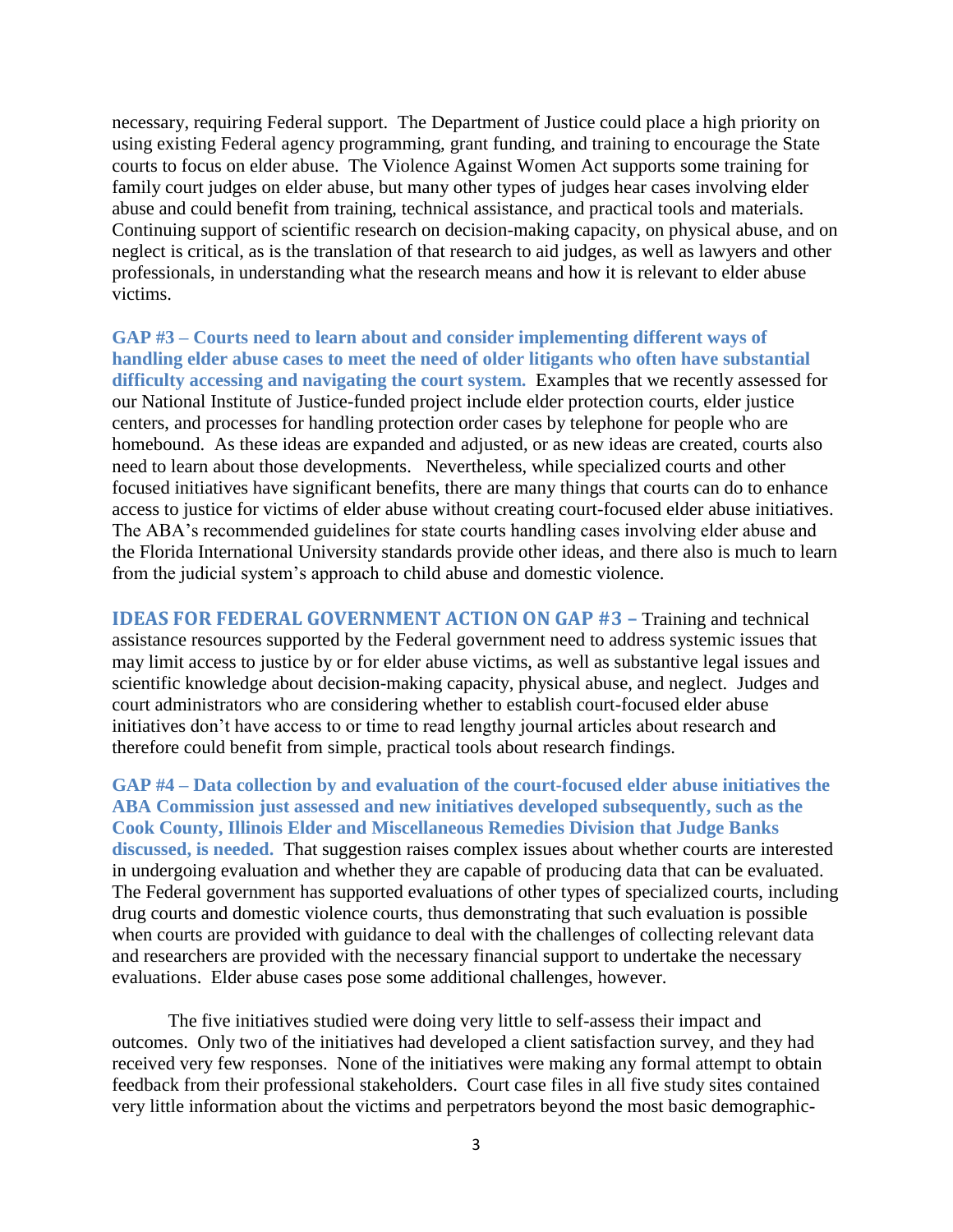type data. There was very little information about the circumstances and outcomes of the case that would be needed for an evaluation. Indeed, in four of the five study sites it was usually impossible to tell from the court's data cover sheet that a case involved elder abuse, and that is the data reported to and by the State court administrative offices. This finding reflects the reality that judges see elder abuse in a variety of contexts: criminal cases such as assault, battery, forgery, fraud, murder, rape, theft; civil fraud or conversion matters to regain misappropriated property; personal injury actions; guardianship or conservatorship; mental health commitment; special protective proceedings initiated through adult protective services; cases involving health care decisions for an incapacitated patient; petitions for civil orders of protection from victims of elder abuse; and criminal or civil cases regarding institutional care in nursing homes or other long-term care facilities. In other words, these cases are not "counted" as elder abuse cases. Clearly these limitations pose significant policy and practice implications.

**IDEAS FOR FEDERAL GOVERNMENT ACTION ON GAP #4 –** This lack of an "evaluation gestalt" indicates that the courts need to change their current mindset about collecting data that supports program evaluation and basic counting of the number of cases related to elder abuse. Federal provision of technical assistance, training, and other support could help the courts in general, as well as the existing and new court-focused elder abuse initiatives, to understand why and how to create plans to collect critical data and support program evaluation. Federal support could also increase the likelihood that data collection and evaluation will be conducted in ways that are meaningful and have potential for national, multi-state, or multi-jurisdiction comparability.

This gap also illustrates a problem that cuts across most of the testimony provided at the Elder Justice Coordinating Council meeting but that was never articulated. What are the consequences of the current spotlight on evidence-based practices on efforts to address elder abuse when interventions and initiatives have not yet undergone rigorous evaluation? None of us want to see our tax dollars wasted, but Federal agencies need to be very careful in their messaging and in funding, whether directly or through State or local agencies, to ensure that they don't unintentionally choke off new ideas or impede the development of issues that are currently under-resourced and under-researched.

 $\overline{\phantom{a}}$ 

<sup>&</sup>lt;sup>1</sup> This white paper presents ideas rather than recommendations, and is based on the author's professional experience. Ms. Stiegel is not a spokesperson for the ABA.

<sup>2</sup> Stiegel, L. "The Changing Role of the Courts in Elder-Abuse Cases," *Generations* (Summer 2000); Heisler, C. J. and Stiegel, L.A., "Enhancing the Justice System's Response to Elder Abuse: Discussions and Recommendations of the 'Improving Prosecution' Working Group of the National Policy Summit on Elder Abuse," *Journal of Elder Abuse and Neglect* 14(4) (2004).

<sup>&</sup>lt;sup>3</sup> Stiegel, L. (1995). *Recommended Guidelines for State Courts Handling Cases Involving Elder Abuse*, Washington, DC: American Bar Association.